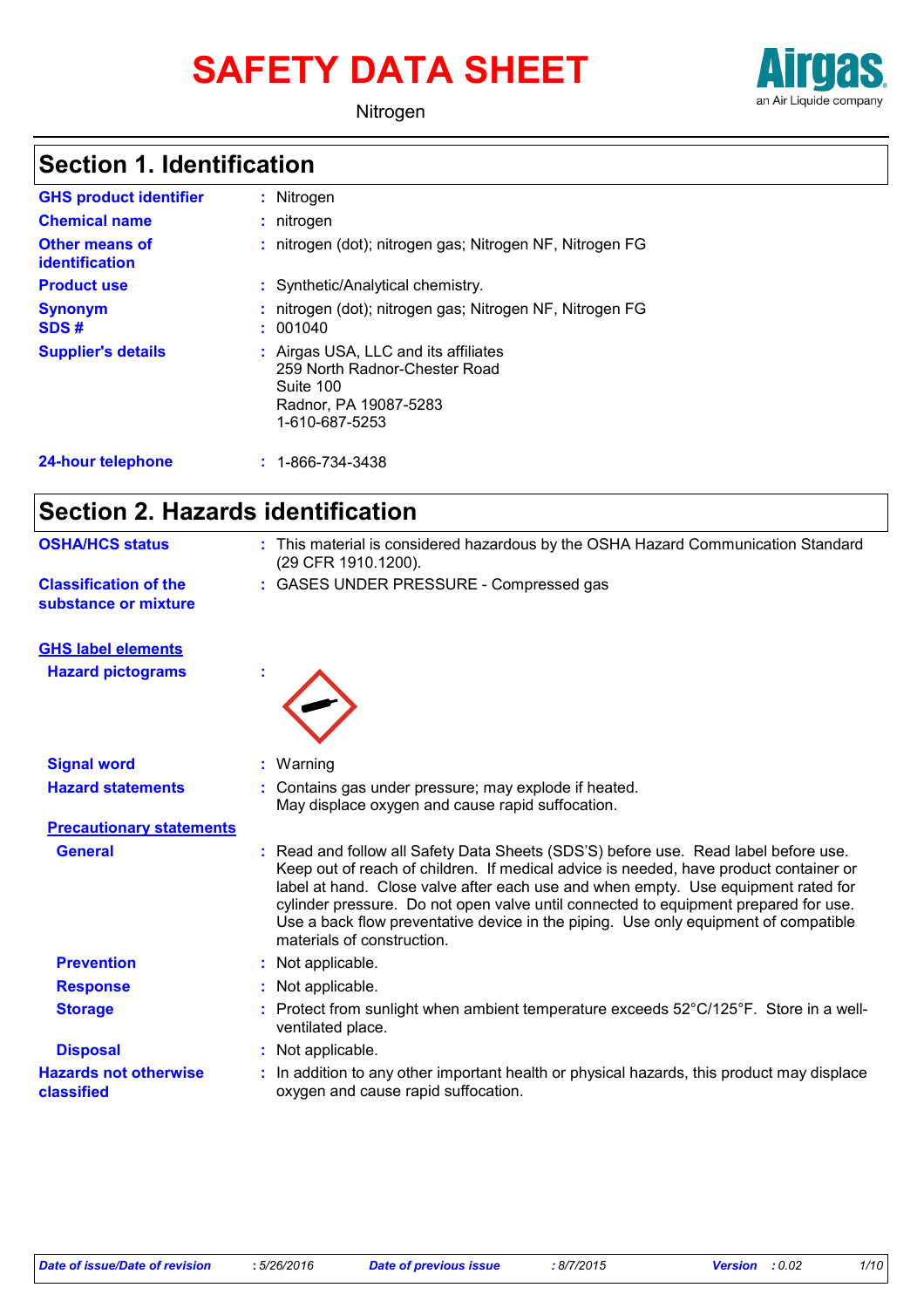### **Section 3. Composition/information on ingredients**

| <b>Substance/mixture</b>                | S.  |
|-----------------------------------------|-----|
| <b>Chemical name</b>                    | : n |
| <b>Other means of</b><br>identification | : n |

**:** Substance

**Chemical name :** nitrogen

**:** nitrogen (dot); nitrogen gas; Nitrogen NF, Nitrogen FG

#### **CAS number/other identifiers**

| <b>CAS</b> number   | $: 7727 - 37 - 9$ |
|---------------------|-------------------|
| <b>Product code</b> | : 001040          |

| <b>Ingredient name</b> | $\bullet$<br>70 | <b>CAS number</b> |
|------------------------|-----------------|-------------------|
| Nitrogen               | 100             | 7727-37-9         |

Any concentration shown as a range is to protect confidentiality or is due to batch variation.

**There are no additional ingredients present which, within the current knowledge of the supplier and in the concentrations applicable, are classified as hazardous to health or the environment and hence require reporting in this section.**

**Occupational exposure limits, if available, are listed in Section 8.**

### **Section 4. First aid measures**

| <b>Description of necessary first aid measures</b> |                                                                                                                                                                                                                                                                                                                                                                                                                                                                                                                                                                                                                                                                                                                                                                        |
|----------------------------------------------------|------------------------------------------------------------------------------------------------------------------------------------------------------------------------------------------------------------------------------------------------------------------------------------------------------------------------------------------------------------------------------------------------------------------------------------------------------------------------------------------------------------------------------------------------------------------------------------------------------------------------------------------------------------------------------------------------------------------------------------------------------------------------|
| <b>Eye contact</b>                                 | : Immediately flush eyes with plenty of water, occasionally lifting the upper and lower<br>eyelids. Check for and remove any contact lenses. Continue to rinse for at least 10<br>minutes. Get medical attention if irritation occurs.                                                                                                                                                                                                                                                                                                                                                                                                                                                                                                                                 |
| <b>Inhalation</b>                                  | : Remove victim to fresh air and keep at rest in a position comfortable for breathing. If<br>not breathing, if breathing is irregular or if respiratory arrest occurs, provide artificial<br>respiration or oxygen by trained personnel. It may be dangerous to the person providing<br>aid to give mouth-to-mouth resuscitation. Get medical attention if adverse health effects<br>persist or are severe. If unconscious, place in recovery position and get medical<br>attention immediately. Maintain an open airway. Loosen tight clothing such as a collar,<br>tie, belt or waistband. In case of inhalation of decomposition products in a fire,<br>symptoms may be delayed. The exposed person may need to be kept under medical<br>surveillance for 48 hours. |
| <b>Skin contact</b>                                | : Flush contaminated skin with plenty of water. Remove contaminated clothing and<br>shoes. Get medical attention if symptoms occur. Wash clothing before reuse. Clean<br>shoes thoroughly before reuse.                                                                                                                                                                                                                                                                                                                                                                                                                                                                                                                                                                |
| <b>Ingestion</b>                                   | : As this product is a gas, refer to the inhalation section.                                                                                                                                                                                                                                                                                                                                                                                                                                                                                                                                                                                                                                                                                                           |

#### **Most important symptoms/effects, acute and delayed**

| <b>Potential acute health effects</b> |                                                                                      |
|---------------------------------------|--------------------------------------------------------------------------------------|
| <b>Eye contact</b>                    | : Contact with rapidly expanding gas may cause burns or frostbite.                   |
| <b>Inhalation</b>                     | : No known significant effects or critical hazards.                                  |
| <b>Skin contact</b>                   | : Contact with rapidly expanding gas may cause burns or frostbite.                   |
| <b>Frostbite</b>                      | : Try to warm up the frozen tissues and seek medical attention.                      |
| <b>Ingestion</b>                      | : As this product is a gas, refer to the inhalation section.                         |
| <b>Over-exposure signs/symptoms</b>   |                                                                                      |
| <b>Eye contact</b>                    | : No specific data.                                                                  |
| <b>Inhalation</b>                     | : No specific data.                                                                  |
| <b>Skin contact</b>                   | : No specific data.                                                                  |
| <b>Ingestion</b>                      | : No specific data.                                                                  |
|                                       |                                                                                      |
|                                       | Indication of immediate medical attention and special treatment needed, if necessary |

**Notes to physician <b>:** In case of inhalation of decomposition products in a fire, symptoms may be delayed. The exposed person may need to be kept under medical surveillance for 48 hours.

*Date of issue/Date of revision* **:** *5/26/2016 Date of previous issue : 8/7/2015 Version : 0.02 2/10*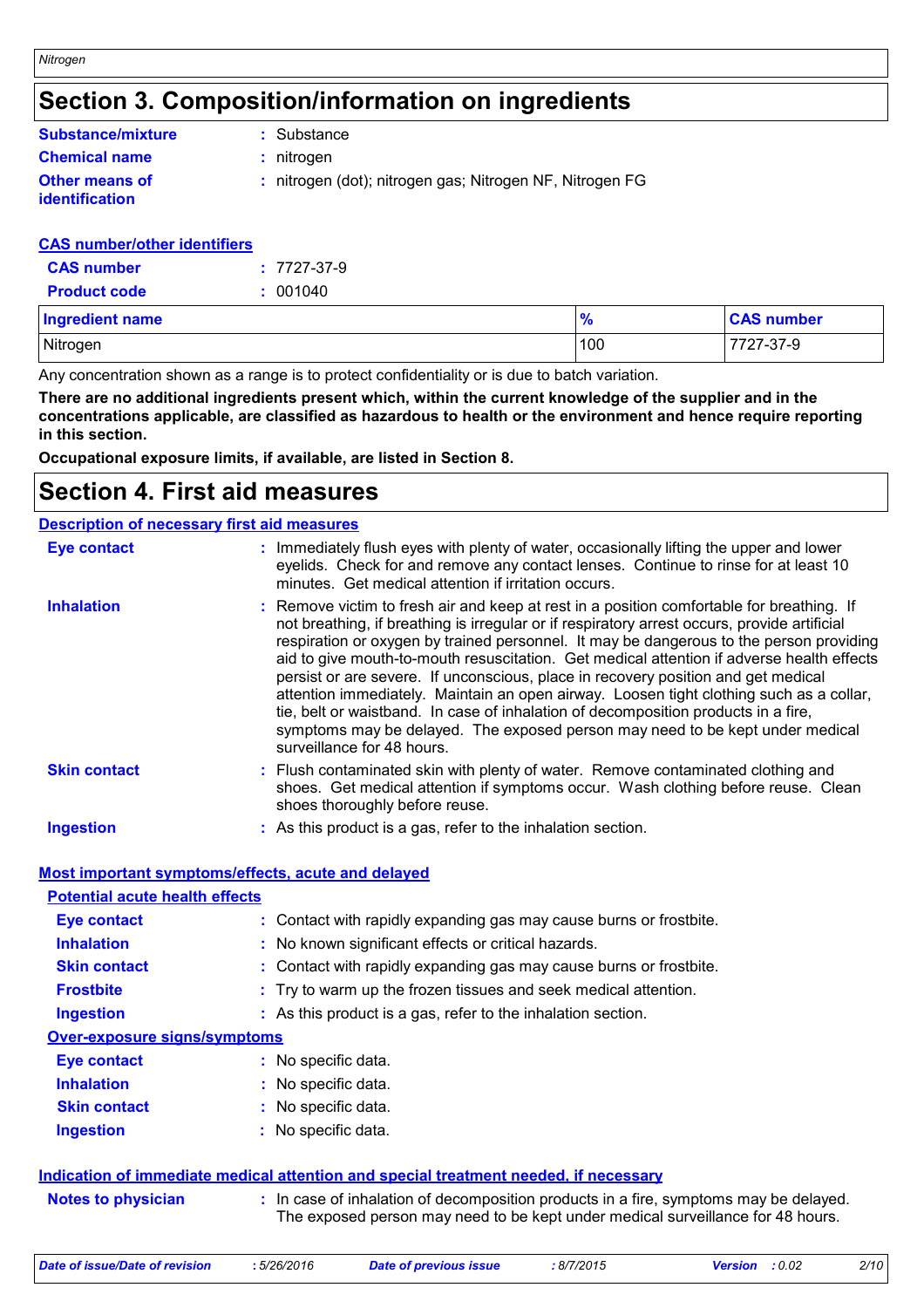### **Section 4. First aid measures**

**Specific treatments :** No specific treatment.

**Protection of first-aiders** : No action shall be taken involving any personal risk or without suitable training. It may be dangerous to the person providing aid to give mouth-to-mouth resuscitation.

#### **See toxicological information (Section 11)**

### **Section 5. Fire-fighting measures**

| <b>Extinguishing media</b>                               |                                                                                                                                                                                                                                                                                                                                                                                    |
|----------------------------------------------------------|------------------------------------------------------------------------------------------------------------------------------------------------------------------------------------------------------------------------------------------------------------------------------------------------------------------------------------------------------------------------------------|
| <b>Suitable extinguishing</b><br>media                   | : Use an extinguishing agent suitable for the surrounding fire.                                                                                                                                                                                                                                                                                                                    |
| <b>Unsuitable extinguishing</b><br>media                 | : None known.                                                                                                                                                                                                                                                                                                                                                                      |
| <b>Specific hazards arising</b><br>from the chemical     | : Contains gas under pressure. In a fire or if heated, a pressure increase will occur and<br>the container may burst or explode.                                                                                                                                                                                                                                                   |
| <b>Hazardous thermal</b><br>decomposition products       | : Decomposition products may include the following materials:<br>nitrogen oxides                                                                                                                                                                                                                                                                                                   |
| <b>Special protective actions</b><br>for fire-fighters   | Promptly isolate the scene by removing all persons from the vicinity of the incident if<br>there is a fire. No action shall be taken involving any personal risk or without suitable<br>training. Contact supplier immediately for specialist advice. Move containers from fire<br>area if this can be done without risk. Use water spray to keep fire-exposed containers<br>cool. |
| <b>Special protective</b><br>equipment for fire-fighters | Fire-fighters should wear appropriate protective equipment and self-contained breathing<br>apparatus (SCBA) with a full face-piece operated in positive pressure mode.                                                                                                                                                                                                             |

### **Section 6. Accidental release measures**

|                                                              | <b>Personal precautions, protective equipment and emergency procedures</b>                                                                                                                                                                                                                                                                              |
|--------------------------------------------------------------|---------------------------------------------------------------------------------------------------------------------------------------------------------------------------------------------------------------------------------------------------------------------------------------------------------------------------------------------------------|
| For non-emergency<br>personnel                               | : No action shall be taken involving any personal risk or without suitable training.<br>Evacuate surrounding areas. Keep unnecessary and unprotected personnel from<br>entering. Avoid breathing gas. Provide adequate ventilation. Wear appropriate<br>respirator when ventilation is inadequate. Put on appropriate personal protective<br>equipment. |
| For emergency responders                                     | : If specialised clothing is required to deal with the spillage, take note of any information<br>in Section 8 on suitable and unsuitable materials. See also the information in "For non-<br>emergency personnel".                                                                                                                                      |
| <b>Environmental precautions</b>                             | : Ensure emergency procedures to deal with accidental gas releases are in place to avoid<br>contamination of the environment. Inform the relevant authorities if the product has<br>caused environmental pollution (sewers, waterways, soil or air).                                                                                                    |
| <b>Methods and materials for containment and cleaning up</b> |                                                                                                                                                                                                                                                                                                                                                         |
| <b>Small snill</b>                                           | . Immediately contact emergency personnel. Stop leak if without risk                                                                                                                                                                                                                                                                                    |

| <b>Small spill</b> | * Immediately contact emergency personnel. Stop leak if without risk.                                                                                             |
|--------------------|-------------------------------------------------------------------------------------------------------------------------------------------------------------------|
| <b>Large spill</b> | : Immediately contact emergency personnel. Stop leak if without risk. Note: see Section<br>1 for emergency contact information and Section 13 for waste disposal. |
|                    |                                                                                                                                                                   |

### **Section 7. Handling and storage**

#### **Precautions for safe handling**

| <b>Protective measures</b> | : Put on appropriate personal protective equipment (see Section 8). Contains gas under<br>pressure. Avoid contact with eyes, skin and clothing. Avoid breathing gas. Empty<br>containers retain product residue and can be hazardous. Do not puncture or incinerate<br>container. Use equipment rated for cylinder pressure. Close valve after each use and<br>when empty. Protect cylinders from physical damage; do not drag, roll, slide, or drop.<br>Use a suitable hand truck for cylinder movement. |
|----------------------------|-----------------------------------------------------------------------------------------------------------------------------------------------------------------------------------------------------------------------------------------------------------------------------------------------------------------------------------------------------------------------------------------------------------------------------------------------------------------------------------------------------------|
|----------------------------|-----------------------------------------------------------------------------------------------------------------------------------------------------------------------------------------------------------------------------------------------------------------------------------------------------------------------------------------------------------------------------------------------------------------------------------------------------------------------------------------------------------|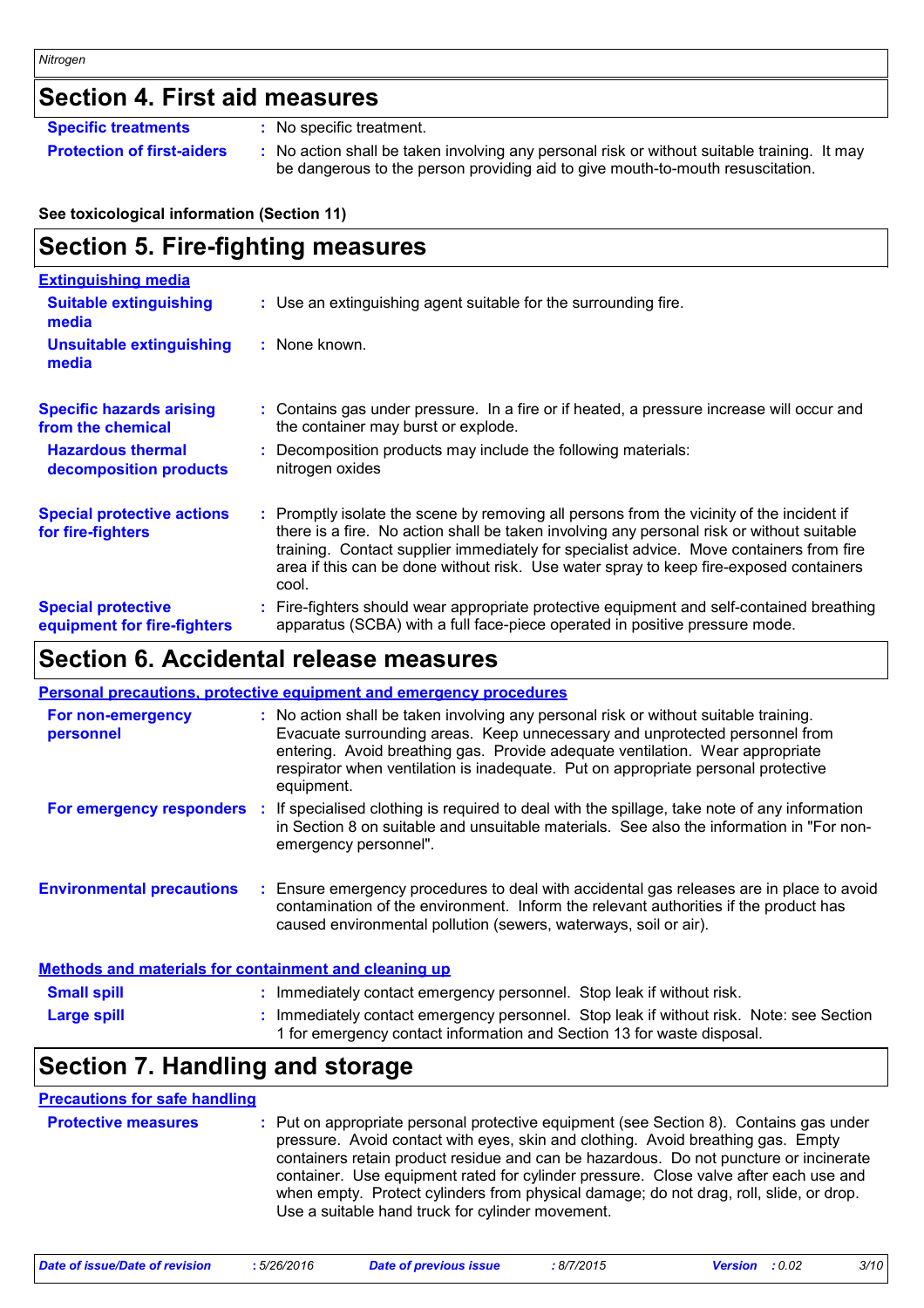## **Section 7. Handling and storage**

| <b>Advice on general</b><br>occupational hygiene                                 | : Eating, drinking and smoking should be prohibited in areas where this material is<br>handled, stored and processed. Workers should wash hands and face before eating,<br>drinking and smoking. Remove contaminated clothing and protective equipment before<br>entering eating areas. See also Section 8 for additional information on hygiene<br>measures.                                                                                                                              |
|----------------------------------------------------------------------------------|--------------------------------------------------------------------------------------------------------------------------------------------------------------------------------------------------------------------------------------------------------------------------------------------------------------------------------------------------------------------------------------------------------------------------------------------------------------------------------------------|
| <b>Conditions for safe storage,</b><br>including any<br><i>incompatibilities</i> | Store in accordance with local regulations. Store in a segregated and approved area.<br>Store away from direct sunlight in a dry, cool and well-ventilated area, away from<br>incompatible materials (see Section 10). Keep container tightly closed and sealed until<br>ready for use. Cylinders should be stored upright, with valve protection cap in place,<br>and firmly secured to prevent falling or being knocked over. Cylinder temperatures<br>should not exceed 52 °C (125 °F). |

### **Section 8. Exposure controls/personal protection**

#### **Control parameters**

#### **Occupational exposure limits**

| <b>Ingredient name</b> | <b>Exposure limits</b>        |  |  |
|------------------------|-------------------------------|--|--|
| Nitrogen               | Oxygen Depletion [Asphyxiant] |  |  |

| <b>Appropriate engineering</b><br>controls       |    | Good general ventilation should be sufficient to control worker exposure to airborne<br>contaminants.                                                                                                                                                                                                                                                                                                                                                                                                                                                                                                                  |
|--------------------------------------------------|----|------------------------------------------------------------------------------------------------------------------------------------------------------------------------------------------------------------------------------------------------------------------------------------------------------------------------------------------------------------------------------------------------------------------------------------------------------------------------------------------------------------------------------------------------------------------------------------------------------------------------|
| <b>Environmental exposure</b><br><b>controls</b> | ÷. | Emissions from ventilation or work process equipment should be checked to ensure<br>they comply with the requirements of environmental protection legislation. In some<br>cases, fume scrubbers, filters or engineering modifications to the process equipment<br>will be necessary to reduce emissions to acceptable levels.                                                                                                                                                                                                                                                                                          |
| <b>Individual protection measures</b>            |    |                                                                                                                                                                                                                                                                                                                                                                                                                                                                                                                                                                                                                        |
| <b>Hygiene measures</b>                          |    | : Wash hands, forearms and face thoroughly after handling chemical products, before<br>eating, smoking and using the lavatory and at the end of the working period.<br>Appropriate techniques should be used to remove potentially contaminated clothing.<br>Wash contaminated clothing before reusing. Ensure that eyewash stations and safety<br>showers are close to the workstation location.                                                                                                                                                                                                                      |
| <b>Eye/face protection</b>                       |    | Safety eyewear complying with an approved standard should be used when a risk<br>assessment indicates this is necessary to avoid exposure to liquid splashes, mists,<br>gases or dusts. If contact is possible, the following protection should be worn, unless<br>the assessment indicates a higher degree of protection: safety glasses with side-<br>shields.                                                                                                                                                                                                                                                       |
| <b>Skin protection</b>                           |    |                                                                                                                                                                                                                                                                                                                                                                                                                                                                                                                                                                                                                        |
| <b>Hand protection</b>                           |    | : Chemical-resistant, impervious gloves complying with an approved standard should be<br>worn at all times when handling chemical products if a risk assessment indicates this is<br>necessary. Considering the parameters specified by the glove manufacturer, check<br>during use that the gloves are still retaining their protective properties. It should be<br>noted that the time to breakthrough for any glove material may be different for different<br>glove manufacturers. In the case of mixtures, consisting of several substances, the<br>protection time of the gloves cannot be accurately estimated. |
| <b>Body protection</b>                           | ÷. | Personal protective equipment for the body should be selected based on the task being<br>performed and the risks involved and should be approved by a specialist before<br>handling this product.                                                                                                                                                                                                                                                                                                                                                                                                                      |
| <b>Other skin protection</b>                     |    | Appropriate footwear and any additional skin protection measures should be selected<br>based on the task being performed and the risks involved and should be approved by a<br>specialist before handling this product.                                                                                                                                                                                                                                                                                                                                                                                                |
| <b>Respiratory protection</b>                    |    | Use a properly fitted, air-purifying or air-fed respirator complying with an approved<br>standard if a risk assessment indicates this is necessary. Respirator selection must be<br>based on known or anticipated exposure levels, the hazards of the product and the safe<br>working limits of the selected respirator.                                                                                                                                                                                                                                                                                               |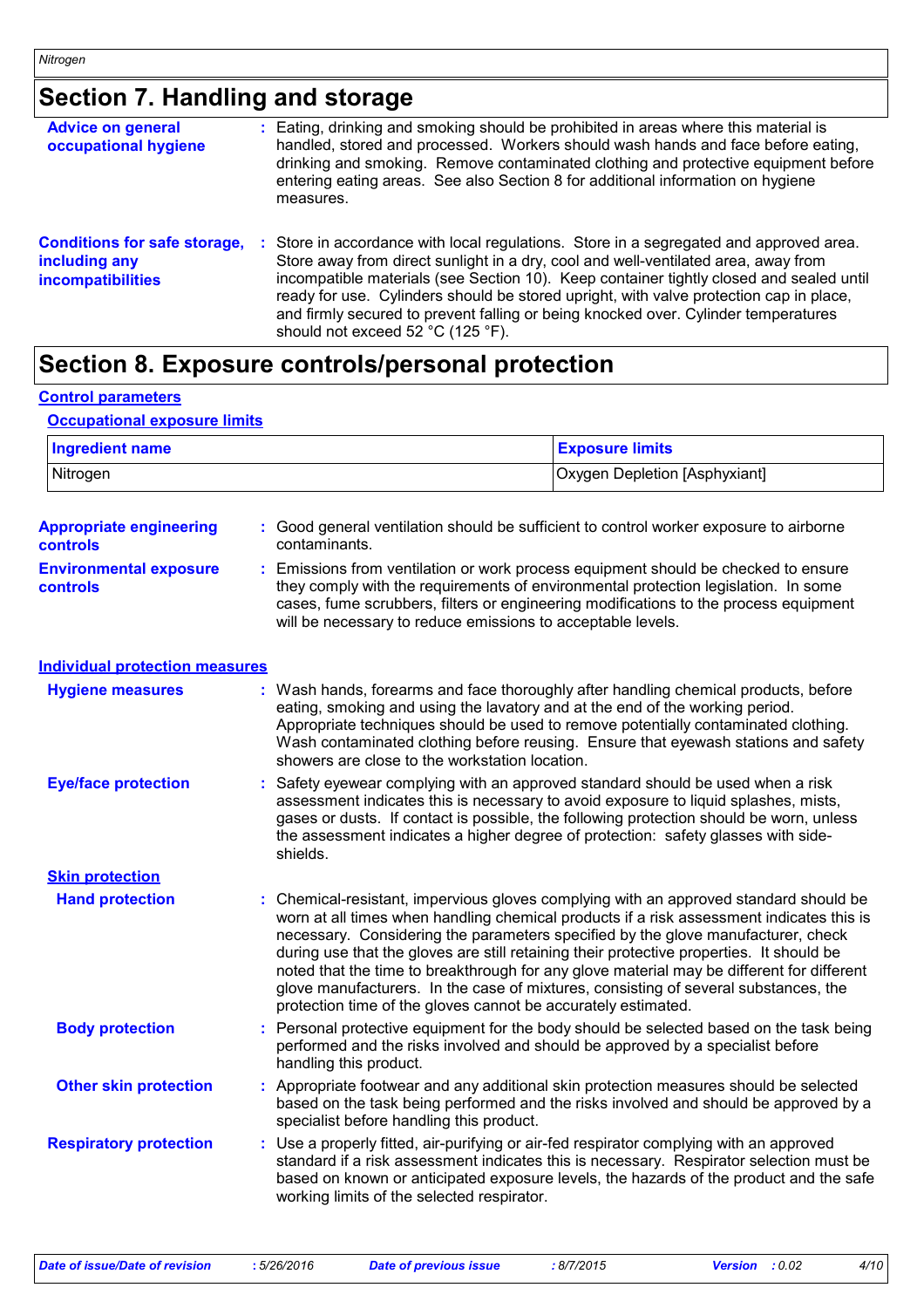# **Section 9. Physical and chemical properties**

| <b>Appearance</b>                                 |                                                                   |
|---------------------------------------------------|-------------------------------------------------------------------|
| <b>Physical state</b>                             | : Gas. [Compressed gas.]                                          |
| <b>Color</b>                                      | Colorless.                                                        |
| <b>Molecular weight</b>                           | : 28.02 g/mole                                                    |
| <b>Molecular formula</b>                          | : N2                                                              |
| <b>Boiling/condensation point</b>                 | : $-196^{\circ}$ C ( $-320.8^{\circ}$ F)                          |
| <b>Melting/freezing point</b>                     | : -210.01 $^{\circ}$ C (-346 $^{\circ}$ F)                        |
| <b>Critical temperature</b>                       | : -146.95°C (-232.5°F)                                            |
| <b>Odor</b>                                       | : Odorless.                                                       |
| <b>Odor threshold</b>                             | Not available.                                                    |
| pH                                                | : Not available.                                                  |
| <b>Flash point</b>                                | [Product does not sustain combustion.]                            |
| <b>Burning time</b>                               | : Not applicable.                                                 |
| <b>Burning rate</b>                               | : Not applicable.                                                 |
| <b>Evaporation rate</b>                           | : Not available.                                                  |
| <b>Flammability (solid, gas)</b>                  | : Not available.                                                  |
| Lower and upper explosive<br>(flammable) limits   | : Not available.                                                  |
| <b>Vapor pressure</b>                             | : Not available.                                                  |
| <b>Vapor density</b>                              | : $0.967$ (Air = 1) Liquid Density@BP: 50.46 lb/ft3 (808.3 kg/m3) |
| <b>Specific Volume (ft 3/lb)</b>                  | : 13.8889                                                         |
| <b>Gas Density (Ib/ft 3)</b>                      | : 0.072                                                           |
| <b>Relative density</b>                           | : Not applicable.                                                 |
| <b>Solubility</b>                                 | : Not available.                                                  |
| <b>Solubility in water</b>                        | : Not available.                                                  |
| <b>Partition coefficient: n-</b><br>octanol/water | : 0.67                                                            |
| <b>Auto-ignition temperature</b>                  | : Not available.                                                  |
| <b>Decomposition temperature</b>                  | : Not available.                                                  |
| <b>SADT</b>                                       | : Not available.                                                  |
| <b>Viscosity</b>                                  | : Not applicable.                                                 |

## **Section 10. Stability and reactivity**

| <b>Reactivity</b>                            | : No specific test data related to reactivity available for this product or its ingredients.              |
|----------------------------------------------|-----------------------------------------------------------------------------------------------------------|
| <b>Chemical stability</b>                    | : The product is stable.                                                                                  |
| <b>Possibility of hazardous</b><br>reactions | : Under normal conditions of storage and use, hazardous reactions will not occur.                         |
| <b>Conditions to avoid</b>                   | : No specific data.                                                                                       |
| Incompatible materials                       | : No specific data.                                                                                       |
| <b>Hazardous decomposition</b><br>products   | : Under normal conditions of storage and use, hazardous decomposition products should<br>not be produced. |

| <b>Hazardous polymerization</b> |             |                               |            | Under normal conditions of storage and use, hazardous polymerization will not occur. |      |
|---------------------------------|-------------|-------------------------------|------------|--------------------------------------------------------------------------------------|------|
| Date of issue/Date of revision  | : 5/26/2016 | <b>Date of previous issue</b> | : 8/7/2015 | <b>Version</b> : 0.02                                                                | 5/10 |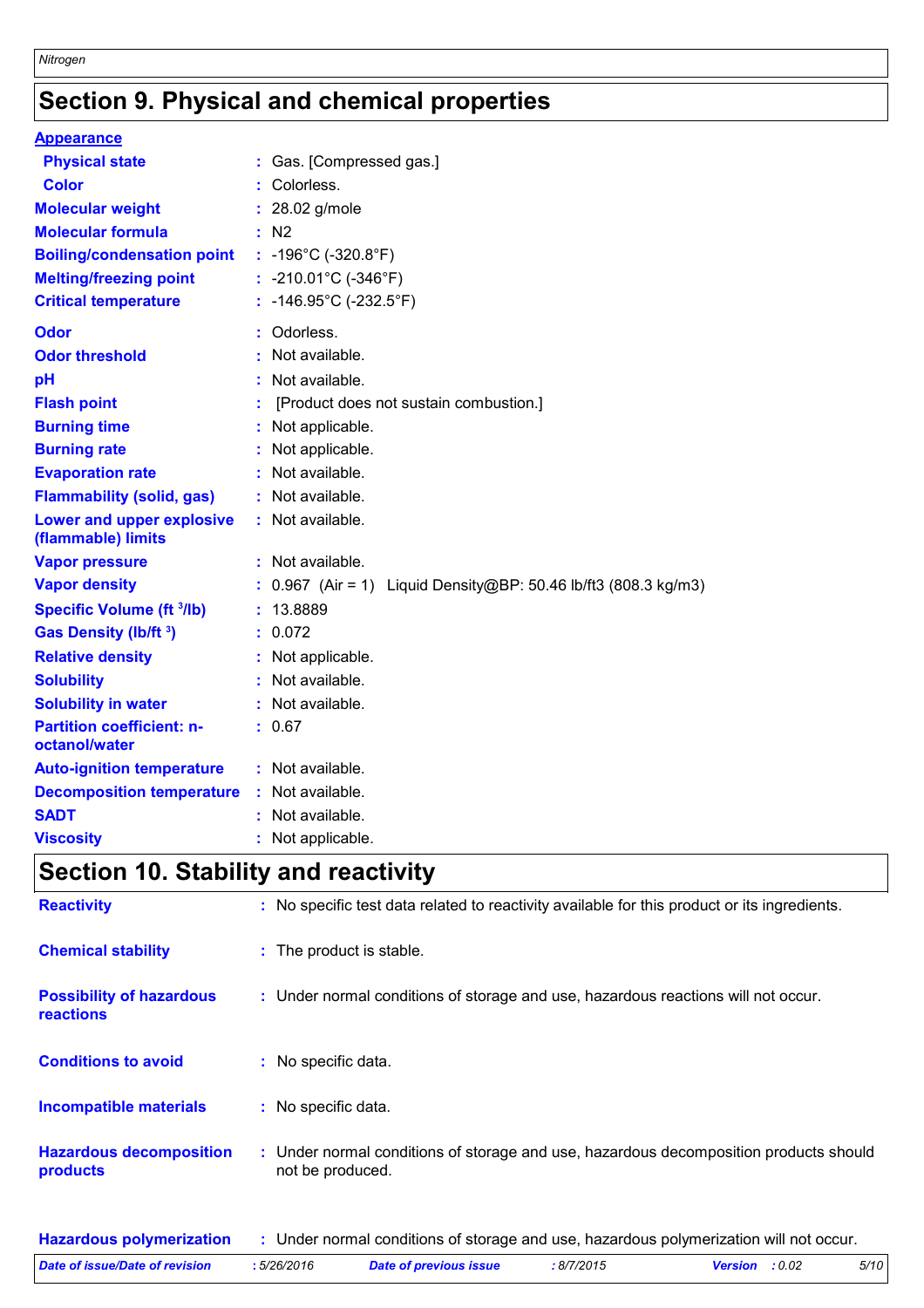### **Section 10. Stability and reactivity**

#### **Irritation/Corrosion**

Not available.

#### **Sensitization**

Not available.

#### **Mutagenicity**

Not available.

#### **Carcinogenicity**

Not available.

#### **Reproductive toxicity**

Not available.

#### **Teratogenicity**

Not available.

#### **Specific target organ toxicity (single exposure)**

Not available.

#### **Specific target organ toxicity (repeated exposure)**

Not available.

#### **Aspiration hazard**

Not available.

#### **Information on the likely routes of exposure :** Not available.

#### **Inhalation :** No known significant effects or critical hazards. **Ingestion :** As this product is a gas, refer to the inhalation section. **Skin contact :** Contact with rapidly expanding gas may cause burns or frostbite. **Eye contact :** Contact with rapidly expanding gas may cause burns or frostbite. **Potential acute health effects**

#### **Symptoms related to the physical, chemical and toxicological characteristics**

| <b>Eye contact</b>  | : No specific data. |
|---------------------|---------------------|
| <b>Inhalation</b>   | : No specific data. |
| <b>Skin contact</b> | : No specific data. |
| <b>Ingestion</b>    | : No specific data. |

### **Delayed and immediate effects and also chronic effects from short and long term exposure**

| <b>Short term exposure</b>              |                                                     |
|-----------------------------------------|-----------------------------------------------------|
| <b>Potential immediate</b><br>effects   | $:$ Not available.                                  |
| <b>Potential delayed effects</b>        | $\therefore$ Not available.                         |
| Long term exposure                      |                                                     |
| <b>Potential immediate</b><br>effects   | : Not available.                                    |
| <b>Potential delayed effects</b>        | : Not available.                                    |
| <b>Potential chronic health effects</b> |                                                     |
| Not available.                          |                                                     |
| <b>General</b>                          | : No known significant effects or critical hazards. |
| <b>Carcinogenicity</b>                  | : No known significant effects or critical hazards. |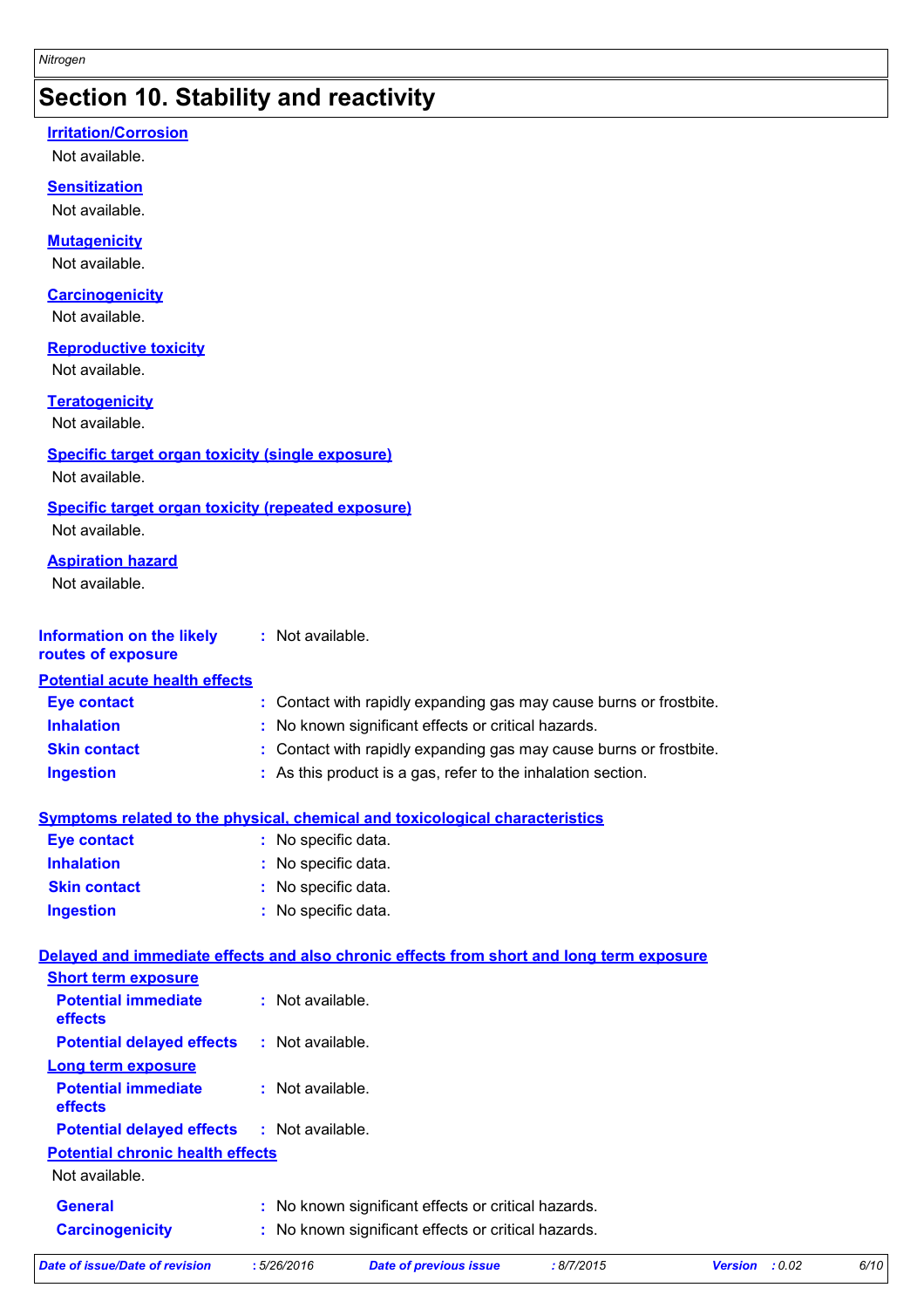### **Section 11. Toxicological information**

| <b>Mutagenicity</b>          | : No known significant effects or critical hazards. |
|------------------------------|-----------------------------------------------------|
| <b>Teratogenicity</b>        | : No known significant effects or critical hazards. |
| <b>Developmental effects</b> | : No known significant effects or critical hazards. |
| <b>Fertility effects</b>     | : No known significant effects or critical hazards. |

#### **Numerical measures of toxicity**

**Acute toxicity estimates**

Not available.

### **Section 12. Ecological information**

#### **Toxicity**

Not available.

#### **Persistence and degradability**

Not available.

#### **Bioaccumulative potential**

| <b>Product/ingredient name</b> | $ $ LogP <sub>ow</sub> | <b>BCF</b> | <b>Potential</b> |
|--------------------------------|------------------------|------------|------------------|
| Nitrogen                       | 0.67                   |            | low              |

#### **Mobility in soil**

| <b>Soil/water partition</b> | : Not available. |
|-----------------------------|------------------|
| <b>coefficient (Koc)</b>    |                  |

**Other adverse effects** : No known significant effects or critical hazards.

### **Section 13. Disposal considerations**

| <b>Disposal methods</b> | : The generation of waste should be avoided or minimized wherever possible. Disposal<br>of this product, solutions and any by-products should at all times comply with the<br>requirements of environmental protection and waste disposal legislation and any<br>regional local authority requirements. Dispose of surplus and non-recyclable products<br>via a licensed waste disposal contractor. Waste should not be disposed of untreated to<br>the sewer unless fully compliant with the requirements of all authorities with jurisdiction.<br>Empty Airgas-owned pressure vessels should be returned to Airgas. Waste packaging<br>should be recycled. Incineration or landfill should only be considered when recycling is<br>not feasible. This material and its container must be disposed of in a safe way. Empty<br>containers or liners may retain some product residues. Do not puncture or incinerate |
|-------------------------|---------------------------------------------------------------------------------------------------------------------------------------------------------------------------------------------------------------------------------------------------------------------------------------------------------------------------------------------------------------------------------------------------------------------------------------------------------------------------------------------------------------------------------------------------------------------------------------------------------------------------------------------------------------------------------------------------------------------------------------------------------------------------------------------------------------------------------------------------------------------------------------------------------------------|
|                         | container.                                                                                                                                                                                                                                                                                                                                                                                                                                                                                                                                                                                                                                                                                                                                                                                                                                                                                                          |

### **Section 14. Transport information**

|                                                                                                                                        | <b>DOT</b>                     | <b>TDG</b>                     | <b>Mexico</b>           | <b>IMDG</b>                    | <b>IATA</b>                    |
|----------------------------------------------------------------------------------------------------------------------------------------|--------------------------------|--------------------------------|-------------------------|--------------------------------|--------------------------------|
| <b>UN</b> number                                                                                                                       | UN1066                         | UN1066                         | <b>UN1066</b>           | <b>UN1066</b>                  | UN1066                         |
| <b>UN proper</b><br>shipping name                                                                                                      | NITROGEN,<br><b>COMPRESSED</b> | NITROGEN,<br><b>COMPRESSED</b> | NITROGEN,<br>COMPRESSED | NITROGEN,<br><b>COMPRESSED</b> | NITROGEN,<br><b>COMPRESSED</b> |
| <b>Transport</b><br>hazard class(es)                                                                                                   | 2.2<br>NON-FLAMMABLE CA        | 2.2                            | 2.2                     | 2.2                            | 2.2                            |
| 7/10<br><b>Date of issue/Date of revision</b><br><b>Date of previous issue</b><br>:5/26/2016<br>: 8/7/2015<br><b>Version</b><br>: 0.02 |                                |                                |                         |                                |                                |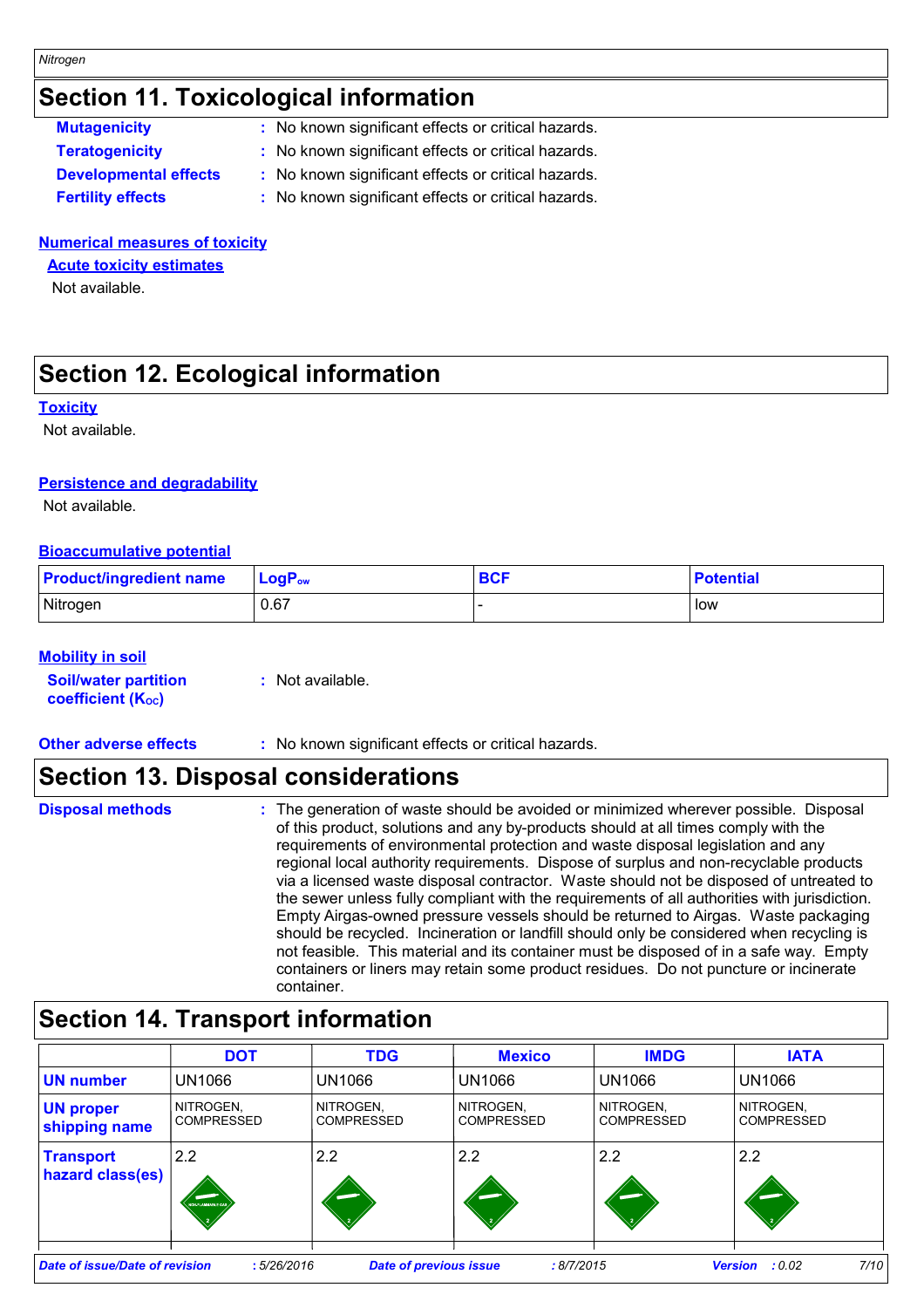### **Section 14. Transport information**

| <b>Packing group</b>             |                                                                                                                                                                            |                                                                                                                                                                                                                                                                                   |     |     |                                                                                                                                             |
|----------------------------------|----------------------------------------------------------------------------------------------------------------------------------------------------------------------------|-----------------------------------------------------------------------------------------------------------------------------------------------------------------------------------------------------------------------------------------------------------------------------------|-----|-----|---------------------------------------------------------------------------------------------------------------------------------------------|
| <b>Environment</b>               | No.                                                                                                                                                                        | No.                                                                                                                                                                                                                                                                               | No. | No. | No.                                                                                                                                         |
| <b>Additional</b><br>information | <b>Limited quantity</b><br>Yes.<br><b>Packaging instruction</b><br>Passenger aircraft<br>Quantity limitation: 75<br>kg<br>Cargo aircraft<br>Quantity limitation: 150<br>kg | Product classified as<br>per the following<br>sections of the<br>Transportation of<br>Dangerous Goods<br>Regulations: 2.13-2.17<br>$(Class 2)$ .<br><b>Explosive Limit and</b><br><b>Limited Quantity Index</b><br>0.125<br><b>Passenger Carrying</b><br>Road or Rail Index<br>75 |     |     | <b>Passenger and Cargo</b><br><b>Aircraft</b> Quantity<br>limitation: 75 kg<br><b>Cargo Aircraft Only</b><br>Quantity limitation: 150<br>kg |

**"Refer to CFR 49 (or authority having jurisdiction) to determine the information required for shipment of the product."** 

#### **Special precautions for user** : Transport within user's premises: always transport in closed containers that are upright and secure. Ensure that persons transporting the product know what to do in the event of an accident or spillage.

**Transport in bulk according :** Not available. **to Annex II of MARPOL 73/78 and the IBC Code**

### **Section 15. Regulatory information**

| <b>U.S. Federal regulations</b>                                                                 | : TSCA 8(a) CDR Exempt/Partial exemption: This material is listed or exempted.<br>United States inventory (TSCA 8b): This material is listed or exempted. |                       |                                         |                 |                                                 |                                                 |
|-------------------------------------------------------------------------------------------------|-----------------------------------------------------------------------------------------------------------------------------------------------------------|-----------------------|-----------------------------------------|-----------------|-------------------------------------------------|-------------------------------------------------|
| <b>Clean Air Act Section 112</b><br>(b) Hazardous Air<br><b>Pollutants (HAPs)</b>               | : Not listed                                                                                                                                              |                       |                                         |                 |                                                 |                                                 |
| <b>Clean Air Act Section 602</b><br><b>Class I Substances</b>                                   | : Not listed                                                                                                                                              |                       |                                         |                 |                                                 |                                                 |
| <b>Clean Air Act Section 602</b><br><b>Class II Substances</b>                                  | : Not listed                                                                                                                                              |                       |                                         |                 |                                                 |                                                 |
| <b>DEA List I Chemicals</b><br>(Precursor Chemicals)                                            | : Not listed                                                                                                                                              |                       |                                         |                 |                                                 |                                                 |
| <b>DEA List II Chemicals</b><br><b>(Essential Chemicals)</b>                                    | : Not listed                                                                                                                                              |                       |                                         |                 |                                                 |                                                 |
| <b>SARA 302/304</b><br><b>Composition/information on ingredients</b><br>No products were found. |                                                                                                                                                           |                       |                                         |                 |                                                 |                                                 |
| <b>SARA 304 RQ</b><br><b>SARA 311/312</b>                                                       | : Not applicable.                                                                                                                                         |                       |                                         |                 |                                                 |                                                 |
| <b>Classification</b><br><b>Composition/information on ingredients</b>                          | : Sudden release of pressure                                                                                                                              |                       |                                         |                 |                                                 |                                                 |
| <b>Name</b>                                                                                     | %                                                                                                                                                         | <b>Fire</b><br>hazard | <b>Sudden</b><br>release of<br>pressure | <b>Reactive</b> | <b>Immediate</b><br>(acute)<br>health<br>hazard | <b>Delayed</b><br>(chronic)<br>health<br>hazard |
| Nitrogen                                                                                        | 100                                                                                                                                                       | No.                   | Yes.                                    | No.             | No.                                             | No.                                             |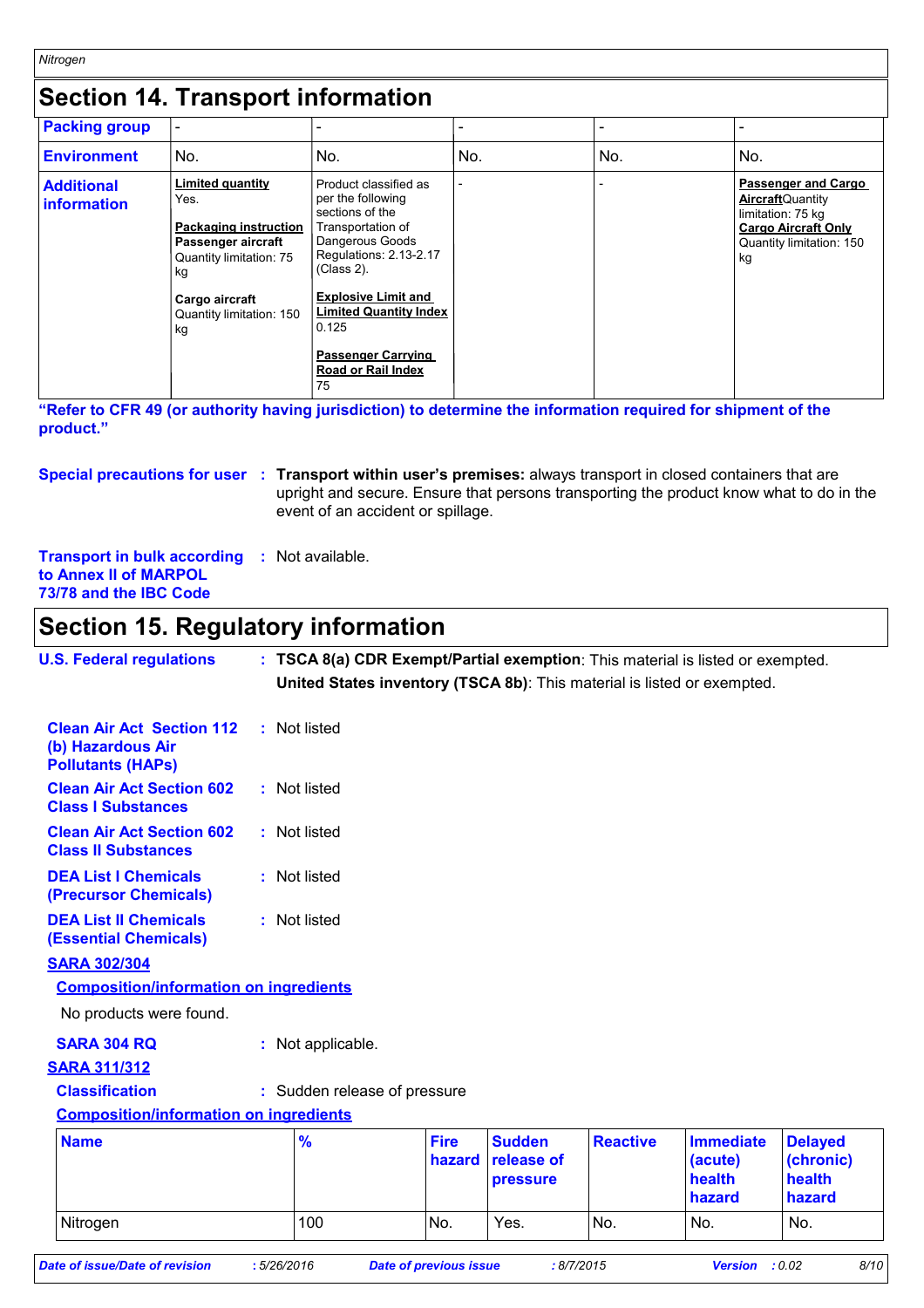### **Section 15. Regulatory information**

| <b>State regulations</b>                                                                                                                                                                                                                                                                                                                                                                              |                                                                                                                                                                                                                                                                                                                                                                                                                                                                                                                                                                                                        |  |  |  |  |
|-------------------------------------------------------------------------------------------------------------------------------------------------------------------------------------------------------------------------------------------------------------------------------------------------------------------------------------------------------------------------------------------------------|--------------------------------------------------------------------------------------------------------------------------------------------------------------------------------------------------------------------------------------------------------------------------------------------------------------------------------------------------------------------------------------------------------------------------------------------------------------------------------------------------------------------------------------------------------------------------------------------------------|--|--|--|--|
| <b>Massachusetts</b>                                                                                                                                                                                                                                                                                                                                                                                  | This material is listed.                                                                                                                                                                                                                                                                                                                                                                                                                                                                                                                                                                               |  |  |  |  |
| <b>New York</b>                                                                                                                                                                                                                                                                                                                                                                                       | This material is not listed.                                                                                                                                                                                                                                                                                                                                                                                                                                                                                                                                                                           |  |  |  |  |
| <b>New Jersey</b>                                                                                                                                                                                                                                                                                                                                                                                     | This material is listed.                                                                                                                                                                                                                                                                                                                                                                                                                                                                                                                                                                               |  |  |  |  |
| <b>Pennsylvania</b>                                                                                                                                                                                                                                                                                                                                                                                   | This material is listed.                                                                                                                                                                                                                                                                                                                                                                                                                                                                                                                                                                               |  |  |  |  |
| <b>International regulations</b>                                                                                                                                                                                                                                                                                                                                                                      |                                                                                                                                                                                                                                                                                                                                                                                                                                                                                                                                                                                                        |  |  |  |  |
| <b>International lists</b>                                                                                                                                                                                                                                                                                                                                                                            |                                                                                                                                                                                                                                                                                                                                                                                                                                                                                                                                                                                                        |  |  |  |  |
| <b>National inventory</b>                                                                                                                                                                                                                                                                                                                                                                             |                                                                                                                                                                                                                                                                                                                                                                                                                                                                                                                                                                                                        |  |  |  |  |
| <b>Australia</b>                                                                                                                                                                                                                                                                                                                                                                                      | : This material is listed or exempted.                                                                                                                                                                                                                                                                                                                                                                                                                                                                                                                                                                 |  |  |  |  |
| <b>Canada</b>                                                                                                                                                                                                                                                                                                                                                                                         | This material is listed or exempted.                                                                                                                                                                                                                                                                                                                                                                                                                                                                                                                                                                   |  |  |  |  |
| <b>China</b>                                                                                                                                                                                                                                                                                                                                                                                          | This material is listed or exempted.                                                                                                                                                                                                                                                                                                                                                                                                                                                                                                                                                                   |  |  |  |  |
| <b>Europe</b>                                                                                                                                                                                                                                                                                                                                                                                         | This material is listed or exempted.                                                                                                                                                                                                                                                                                                                                                                                                                                                                                                                                                                   |  |  |  |  |
| <b>Japan</b>                                                                                                                                                                                                                                                                                                                                                                                          | Not determined.                                                                                                                                                                                                                                                                                                                                                                                                                                                                                                                                                                                        |  |  |  |  |
| <b>Malaysia</b>                                                                                                                                                                                                                                                                                                                                                                                       | Not determined.                                                                                                                                                                                                                                                                                                                                                                                                                                                                                                                                                                                        |  |  |  |  |
| <b>New Zealand</b>                                                                                                                                                                                                                                                                                                                                                                                    | This material is listed or exempted.                                                                                                                                                                                                                                                                                                                                                                                                                                                                                                                                                                   |  |  |  |  |
| <b>Philippines</b>                                                                                                                                                                                                                                                                                                                                                                                    | This material is listed or exempted.                                                                                                                                                                                                                                                                                                                                                                                                                                                                                                                                                                   |  |  |  |  |
| <b>Republic of Korea</b>                                                                                                                                                                                                                                                                                                                                                                              | This material is listed or exempted.                                                                                                                                                                                                                                                                                                                                                                                                                                                                                                                                                                   |  |  |  |  |
| <b>Taiwan</b>                                                                                                                                                                                                                                                                                                                                                                                         | This material is listed or exempted.                                                                                                                                                                                                                                                                                                                                                                                                                                                                                                                                                                   |  |  |  |  |
| <b>Canada</b>                                                                                                                                                                                                                                                                                                                                                                                         |                                                                                                                                                                                                                                                                                                                                                                                                                                                                                                                                                                                                        |  |  |  |  |
| <b>WHMIS (Canada)</b>                                                                                                                                                                                                                                                                                                                                                                                 | : Class A: Compressed gas.                                                                                                                                                                                                                                                                                                                                                                                                                                                                                                                                                                             |  |  |  |  |
|                                                                                                                                                                                                                                                                                                                                                                                                       | <b>Canadian ARET:</b> This material is not listed.<br><b>Canadian NPRI:</b> This material is not listed.<br>Alberta Designated Substances: This material is not listed.<br>Ontario Designated Substances: This material is not listed.<br>Quebec Designated Substances: This material is not listed.                                                                                                                                                                                                                                                                                                   |  |  |  |  |
| <b>Section 16. Other information</b>                                                                                                                                                                                                                                                                                                                                                                  |                                                                                                                                                                                                                                                                                                                                                                                                                                                                                                                                                                                                        |  |  |  |  |
|                                                                                                                                                                                                                                                                                                                                                                                                       | <b>Canada Label requirements : Class A: Compressed gas.</b>                                                                                                                                                                                                                                                                                                                                                                                                                                                                                                                                            |  |  |  |  |
| <b>Hazardous Material Information System (U.S.A.)</b>                                                                                                                                                                                                                                                                                                                                                 |                                                                                                                                                                                                                                                                                                                                                                                                                                                                                                                                                                                                        |  |  |  |  |
| <b>Health</b>                                                                                                                                                                                                                                                                                                                                                                                         | $\mathbf 0$                                                                                                                                                                                                                                                                                                                                                                                                                                                                                                                                                                                            |  |  |  |  |
| <b>Flammability</b>                                                                                                                                                                                                                                                                                                                                                                                   | 0                                                                                                                                                                                                                                                                                                                                                                                                                                                                                                                                                                                                      |  |  |  |  |
|                                                                                                                                                                                                                                                                                                                                                                                                       | 3                                                                                                                                                                                                                                                                                                                                                                                                                                                                                                                                                                                                      |  |  |  |  |
| <b>Physical hazards</b>                                                                                                                                                                                                                                                                                                                                                                               |                                                                                                                                                                                                                                                                                                                                                                                                                                                                                                                                                                                                        |  |  |  |  |
|                                                                                                                                                                                                                                                                                                                                                                                                       | Caution: HMIS® ratings are based on a 0-4 rating scale, with 0 representing minimal hazards or risks, and 4<br>representing significant hazards or risks Although HMIS® ratings are not required on SDSs under 29 CFR 1910.<br>1200, the preparer may choose to provide them. HMIS® ratings are to be used with a fully implemented HMIS®<br>program. HMIS® is a registered mark of the National Paint & Coatings Association (NPCA). HMIS® materials<br>may be purchased exclusively from J. J. Keller (800) 327-6868.<br>The customer is responsible for determining the PPE code for this material. |  |  |  |  |
| <b>National Fire Protection Association (U.S.A.)</b>                                                                                                                                                                                                                                                                                                                                                  |                                                                                                                                                                                                                                                                                                                                                                                                                                                                                                                                                                                                        |  |  |  |  |
|                                                                                                                                                                                                                                                                                                                                                                                                       |                                                                                                                                                                                                                                                                                                                                                                                                                                                                                                                                                                                                        |  |  |  |  |
| <b>Health</b>                                                                                                                                                                                                                                                                                                                                                                                         | <b>Flammability</b><br><b>Instability/Reactivity</b><br><b>Special</b>                                                                                                                                                                                                                                                                                                                                                                                                                                                                                                                                 |  |  |  |  |
| Reprinted with permission from NFPA 704-2001, Identification of the Hazards of Materials for Emergency<br>Response Copyright ©1997, National Fire Protection Association, Quincy, MA 02269. This reprinted material is<br>not the complete and official position of the National Fire Protection Association, on the referenced subject<br>which is represented only by the standard in its entirety. |                                                                                                                                                                                                                                                                                                                                                                                                                                                                                                                                                                                                        |  |  |  |  |

### **Section 16. Other information**

#### **Hazardous Material Information System (U.S.A.)**